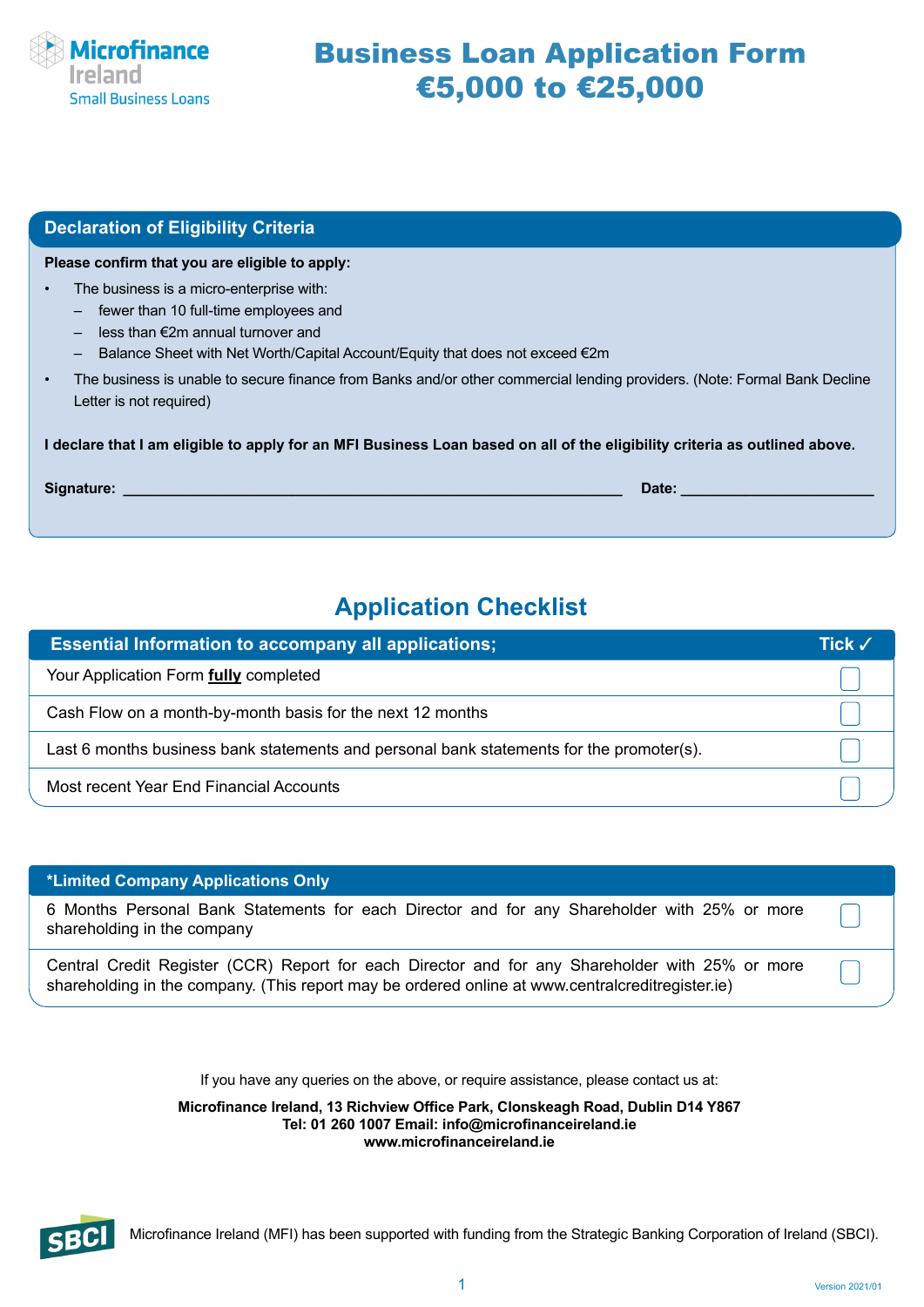| <b>Part 1: Business Details</b>                  |                                    | Please tell us about your business. |                                            |                                                                                                                                                                              |
|--------------------------------------------------|------------------------------------|-------------------------------------|--------------------------------------------|------------------------------------------------------------------------------------------------------------------------------------------------------------------------------|
|                                                  |                                    |                                     |                                            |                                                                                                                                                                              |
| Applicant<br><b>Business Name</b>                |                                    |                                     | <b>Primary Business</b><br>Activity        |                                                                                                                                                                              |
| <b>Trading Name</b><br>(if different from above) |                                    |                                     | Business/Company<br>Registration No.       |                                                                                                                                                                              |
| <b>Business Address</b>                          |                                    |                                     | In Business for                            | <b>Months</b><br>Years                                                                                                                                                       |
|                                                  |                                    |                                     | No. of full time Employees                 | No. of part time Employees                                                                                                                                                   |
|                                                  |                                    |                                     | <b>Business Type</b>                       | Partnership<br>Sole Trader<br>Ltd. Co.                                                                                                                                       |
|                                                  | Eircode                            |                                     | Email                                      |                                                                                                                                                                              |
| <b>Contact Person</b>                            |                                    |                                     | Telephone                                  |                                                                                                                                                                              |
|                                                  |                                    |                                     | <b>Mobile</b>                              |                                                                                                                                                                              |
|                                                  |                                    |                                     |                                            |                                                                                                                                                                              |
| <b>Business Ownership Details</b>                |                                    |                                     | the management of the Company/Partnership. | List the names of all individuals who ultimately own or control 25% or more of the<br>shares or voting rights in the Company/Partnership or otherwise exercises control over |
| <b>Owner Name</b><br>$1_{-}$                     |                                    |                                     | Director Yes<br><b>No</b>                  |                                                                                                                                                                              |
| Address                                          |                                    |                                     | Eircode                                    | Date of Birth                                                                                                                                                                |
| Occupation                                       |                                    |                                     |                                            | %<br>Percentage Shareholding                                                                                                                                                 |
| <b>Owner Name</b><br>2.                          |                                    |                                     | <b>No</b><br>Director Yes                  |                                                                                                                                                                              |
| Address                                          |                                    |                                     | Eircode                                    | Date of Birth                                                                                                                                                                |
| Occupation                                       |                                    |                                     |                                            | Percentage Shareholding<br>%                                                                                                                                                 |
|                                                  | <b>Part 2: Application Details</b> |                                     |                                            |                                                                                                                                                                              |

Amount Required

Purpose of Facility

Describe briefly the purpose of your loan and what financial input is being provided by you directly or otherwise and the source of these funds.

| Planned Expenditure:     | Amount | <b>Source of Funds</b>    | Amount |
|--------------------------|--------|---------------------------|--------|
|                          |        | Own Funds                 |        |
|                          |        | <b>Family Funds</b>       |        |
|                          |        | Other Investors           |        |
|                          |        | Bank Loan                 |        |
|                          |        | Microfinance Ireland Loan |        |
|                          |        | <b>Grant Support</b>      |        |
|                          |        | Other (Specify)           |        |
| <b>Total Expenditure</b> |        | <b>Total Funding</b>      |        |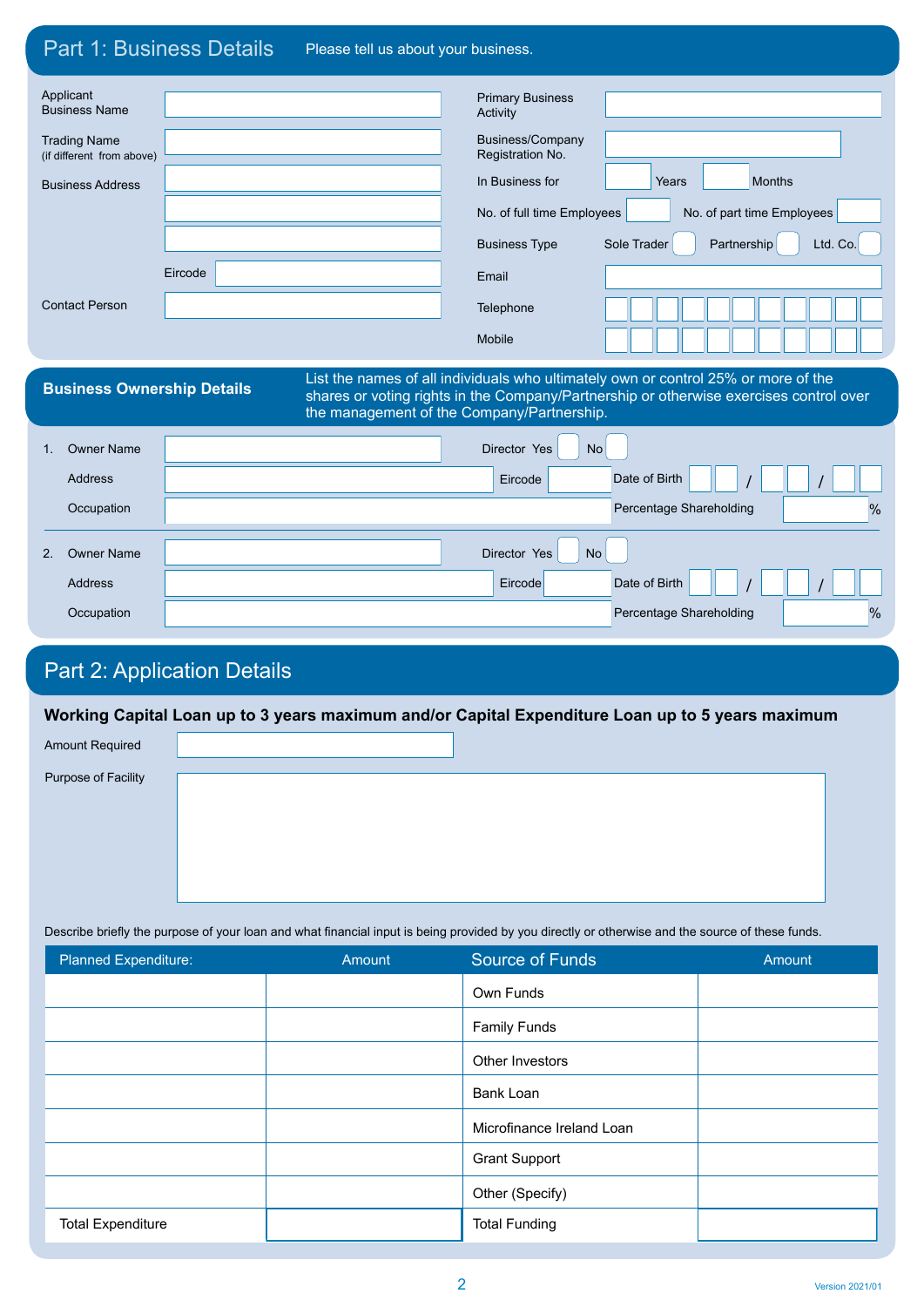# Business Borrowing Details

| Account Type<br>(Current, Deposit, Mortgage, Loan,<br>Credit Card, Leasing/Hire Purchase,<br>Investments, Shares, Etc.) | Financial<br>Institution | Amount Held/<br>Outstanding | Monthly<br>Repayment | Final<br><b>Repayment Date</b> | Purpose of Loan |
|-------------------------------------------------------------------------------------------------------------------------|--------------------------|-----------------------------|----------------------|--------------------------------|-----------------|
|                                                                                                                         |                          |                             |                      |                                |                 |
|                                                                                                                         |                          |                             |                      |                                |                 |
|                                                                                                                         |                          |                             |                      |                                |                 |
|                                                                                                                         |                          |                             |                      |                                |                 |
|                                                                                                                         |                          |                             |                      |                                |                 |

**Note: Please provide details of arrears of repayments and arrangements in place on any of the above:**

#### **Tax Status (Tax up to date?)** Yes Yes No **Is a Revenue Agreement in place?** Yes **No Monthly Amount of Revenue Agreement Revenue Have your business ever been declared bankrupt, declared insolvent or had a Judgment registered against you or ever the subject of a Disqualification Notice?**  $Yes$  No If yes, please provide details in your business plan. **Please note that if your loan is approved it will be a Condition of Sanction that an up-to-date Tax Clearance Certificate is provided, for all relevant parties to the loan, prior to draw down.**

## Part 3: Your Business Plan

### **Brief description of your business:**

What is your business engaged in? How long has the business been trading? Details of your experience in this business/sector. Details of your Products/Services Details of your customers/key suppliers etc.

#### **Your team:**

Please provide details of any key employee/business critical employee within the business (if applicable).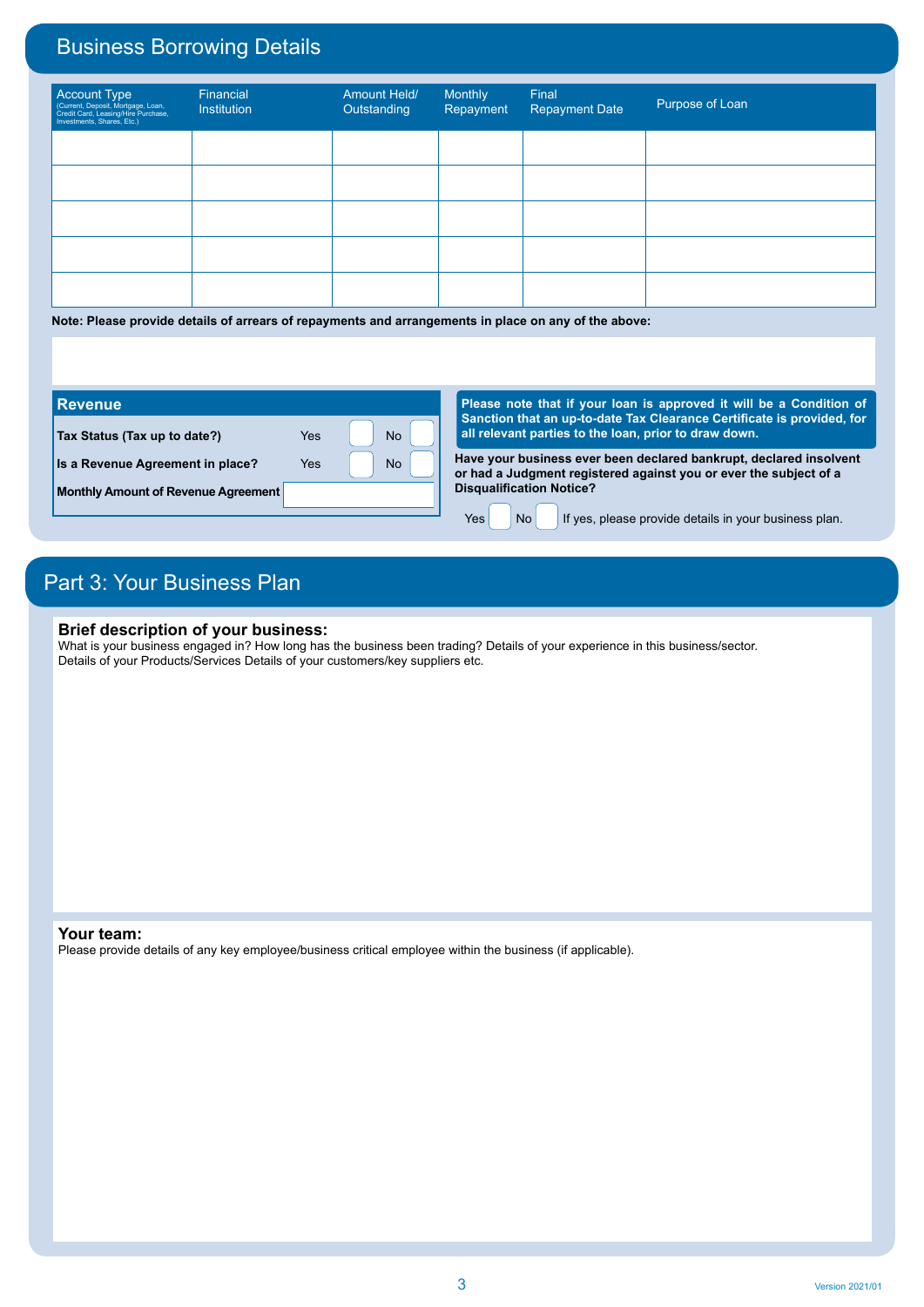**Describe the market research you have done to determine that there is a market for your product/service.**  Who are your competitors?

How do/will you differentiate your business from your competitors?

**Brief description of funding purpose:** How will funding be used within the business (please specify)

**Additional Information (if applicable):**

Business Owner's background - Education/Skills/Training, Previous work experience etc.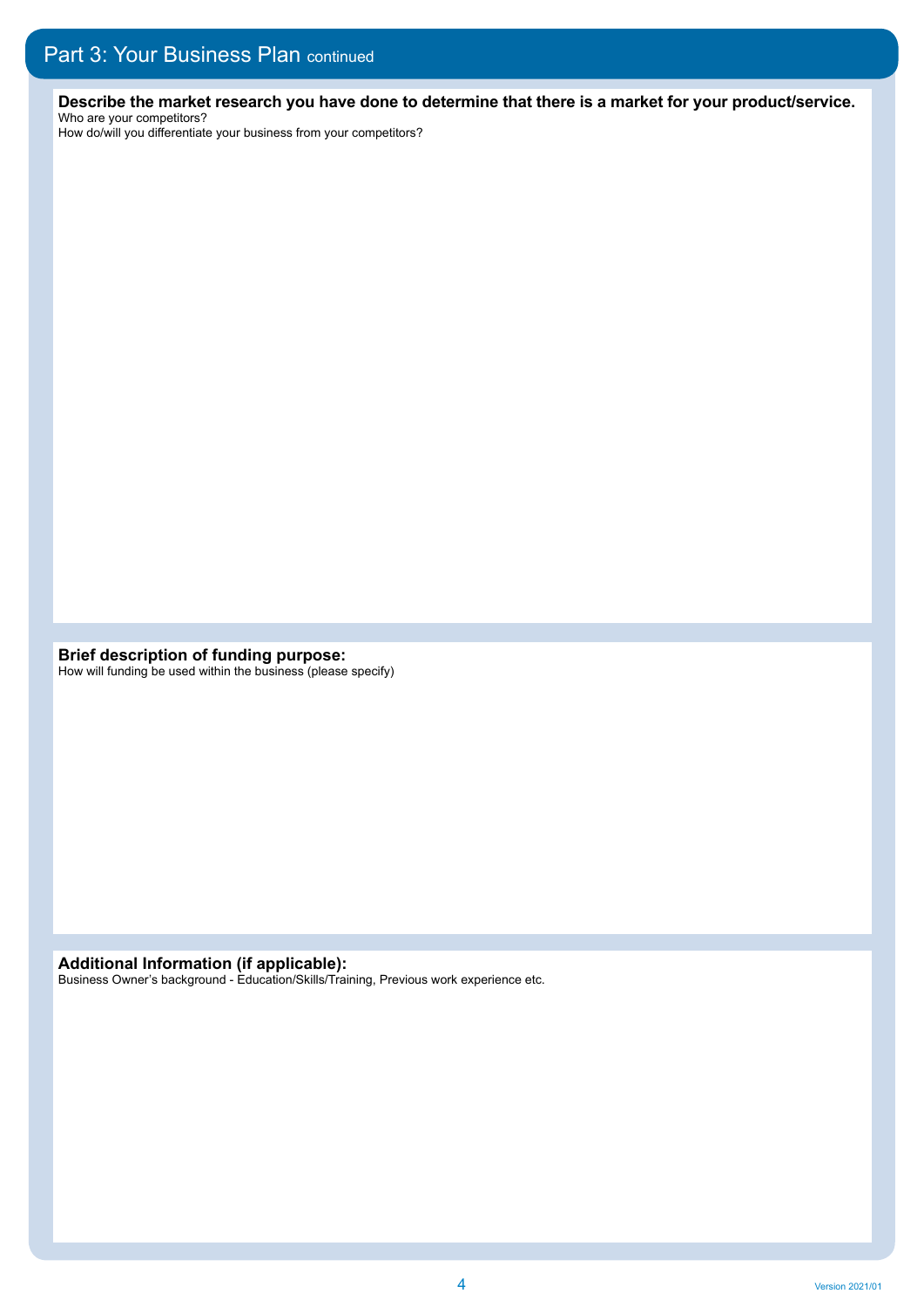# Part 4: Personal Details

Your personal details are also important to us and while it is critical to understand your business, it is also important to understand its owners. These details will help us meet your current needs.

| <b>Primary Business Owner</b>                    |         | No of Dependants                                                            |                                                                                                                               |
|--------------------------------------------------|---------|-----------------------------------------------------------------------------|-------------------------------------------------------------------------------------------------------------------------------|
| Name                                             |         | Age Range<br>From                                                           | <b>To</b>                                                                                                                     |
| <b>Address</b>                                   |         | <b>Residential Status</b>                                                   | Owner<br>Tenant                                                                                                               |
|                                                  |         |                                                                             | Living with Parents<br>Other                                                                                                  |
|                                                  | Eircode | Number of Years at Address                                                  |                                                                                                                               |
| <b>Previous Address</b><br>(if less than 3 years |         | <b>Estimated Value of Home</b><br>(if owned)                                | €                                                                                                                             |
| at current address)                              |         | Are you currently employed?                                                 | <b>No</b><br><b>Yes</b>                                                                                                       |
|                                                  | Eircode | If yes, Annual Salary                                                       |                                                                                                                               |
| <b>Contact Details</b>                           |         | If no, for how long?                                                        |                                                                                                                               |
| Email                                            |         |                                                                             |                                                                                                                               |
| Landline                                         |         | of Sanction that an up-to-date Tax Clearance Certificate is                 | Please note that if your loan is approved it will be a Condition                                                              |
| Mobile                                           |         |                                                                             | provided, for all relevant parties to the loan, prior to draw down.                                                           |
| Date of Birth                                    |         | <b>Disqualification Notice?</b>                                             | Have you ever been declared bankrupt, declared insolvent or<br>had a Judgment registered against you or ever the subject of a |
| <b>PPSN</b>                                      |         | <b>No</b><br><b>Yes</b>                                                     | If yes, please provide details with your business plan.                                                                       |
|                                                  |         | Do you have an agreement in place with the<br><b>Revenue Commissioners?</b> | Yes<br><b>No</b>                                                                                                              |

## **Personal Financial Details**

### **Name (Primary Business Owner)**

| <b>Asset Type</b>    | <b>Asset Value</b> | <b>Liability Type</b> | <b>Amount Outstanding</b> | <b>Repayment Arrangements</b><br>Amount + Payment Frequency |
|----------------------|--------------------|-----------------------|---------------------------|-------------------------------------------------------------|
| Cash                 |                    | <b>Bank Overdraft</b> |                           |                                                             |
| Property             |                    | Mortgage              |                           |                                                             |
| Other                |                    | <b>Personal Loans</b> |                           |                                                             |
| Cars/Vehicles        |                    | Hire Purchase/Leasing |                           |                                                             |
| Deposits/Investments |                    | <b>Credit Card</b>    |                           |                                                             |
| <b>Shares</b>        |                    | Other                 |                           |                                                             |
| Other                |                    |                       |                           |                                                             |
|                      |                    |                       |                           |                                                             |
| <b>Totals</b>        |                    | <b>Totals</b>         |                           |                                                             |

### **Personal Income Statement**

| Income Type             | Amount | <b>Income Source</b> | Frequency |
|-------------------------|--------|----------------------|-----------|
| Salary                  |        |                      |           |
| Pension                 |        |                      |           |
| <b>State Assistance</b> |        |                      |           |
| Other                   |        |                      |           |
| Total                   |        |                      |           |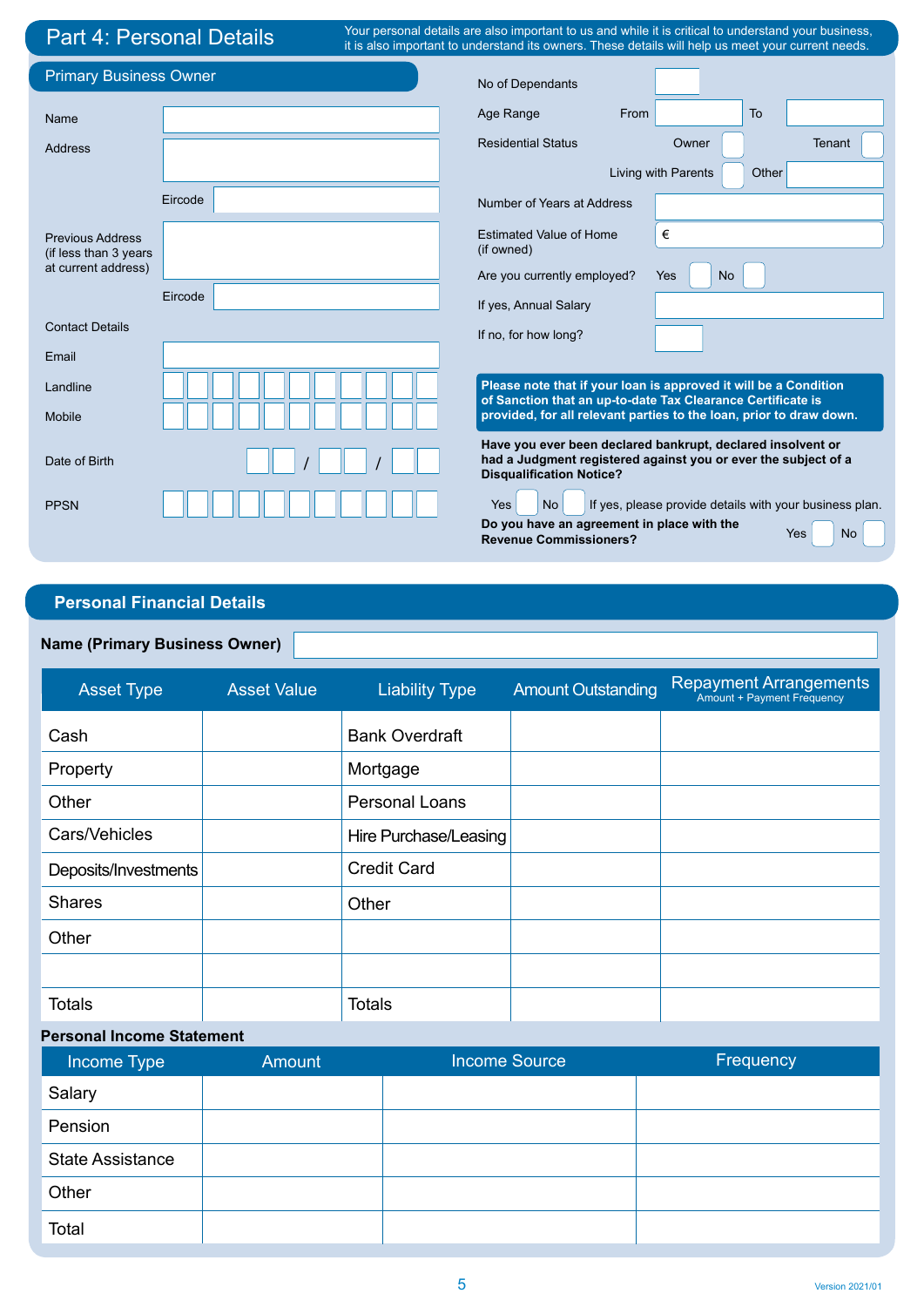# Personal Details

| <b>Secondary Business Owner</b>              |         |                                                                             |                                                                                                                               |
|----------------------------------------------|---------|-----------------------------------------------------------------------------|-------------------------------------------------------------------------------------------------------------------------------|
|                                              |         | No of Dependants                                                            |                                                                                                                               |
| Name                                         |         | Age Range<br>From                                                           | To                                                                                                                            |
| <b>Address</b>                               |         | <b>Residential Status</b>                                                   | Owner<br>Tenant                                                                                                               |
|                                              |         |                                                                             | Living with Parents<br>Other                                                                                                  |
|                                              | Eircode | Number of Years at Address                                                  |                                                                                                                               |
| <b>Previous Address</b>                      |         | <b>Estimated Value of Home</b>                                              | €                                                                                                                             |
| (if less than 3 years<br>at current address) |         | (if owned)<br>Are you currently employed?                                   | Yes<br><b>No</b>                                                                                                              |
|                                              | Eircode | If yes, Annual Salary                                                       |                                                                                                                               |
| <b>Contact Details</b>                       |         | If no, for how long?                                                        |                                                                                                                               |
| Email                                        |         |                                                                             |                                                                                                                               |
| Landline                                     |         |                                                                             | Please note that if your loan is approved it will be a Condition of                                                           |
| Mobile                                       |         | for all relevant parties to the loan, prior to draw down.                   | Sanction that an up-to-date Tax Clearance Certificate is provided,                                                            |
| Date of Birth                                |         | <b>Disqualification Notice?</b>                                             | Have you ever been declared bankrupt, declared insolvent or<br>had a Judgment registered against you or ever the subject of a |
| <b>PPSN</b>                                  |         | <b>No</b><br>Yes                                                            | If yes, please provide details with your business plan.                                                                       |
|                                              |         | Do you have an agreement in place with the<br><b>Revenue Commissioners?</b> | Yes<br><b>No</b>                                                                                                              |

## **Personal Financial Details**

### **Name (Secondary Business Owner)**

| <b>Asset Type</b>    | <b>Asset Value</b> | <b>Liability Type</b> | Amount | <b>Repayment Arrangements</b><br>Amount + Payment Frequency |
|----------------------|--------------------|-----------------------|--------|-------------------------------------------------------------|
| Cash                 |                    | <b>Bank Overdraft</b> |        |                                                             |
| Property             |                    | Mortgage              |        |                                                             |
| Other                |                    | <b>Personal Loans</b> |        |                                                             |
| Cars/Vehicles        |                    |                       |        |                                                             |
| Deposits/Investments |                    | Hire Purchase/Leasing |        |                                                             |
| <b>Shares</b>        |                    | <b>Credit Card</b>    |        |                                                             |
| Other                |                    | Other                 |        |                                                             |
|                      |                    |                       |        |                                                             |
| Total                |                    | Total                 |        |                                                             |

### **Personal Income Statement**

| Income Type             | Amount | <b>Income Source</b> | Frequency |
|-------------------------|--------|----------------------|-----------|
| Salary                  |        |                      |           |
| Pension                 |        |                      |           |
| <b>State Assistance</b> |        |                      |           |
| Other                   |        |                      |           |
| Total                   |        |                      |           |